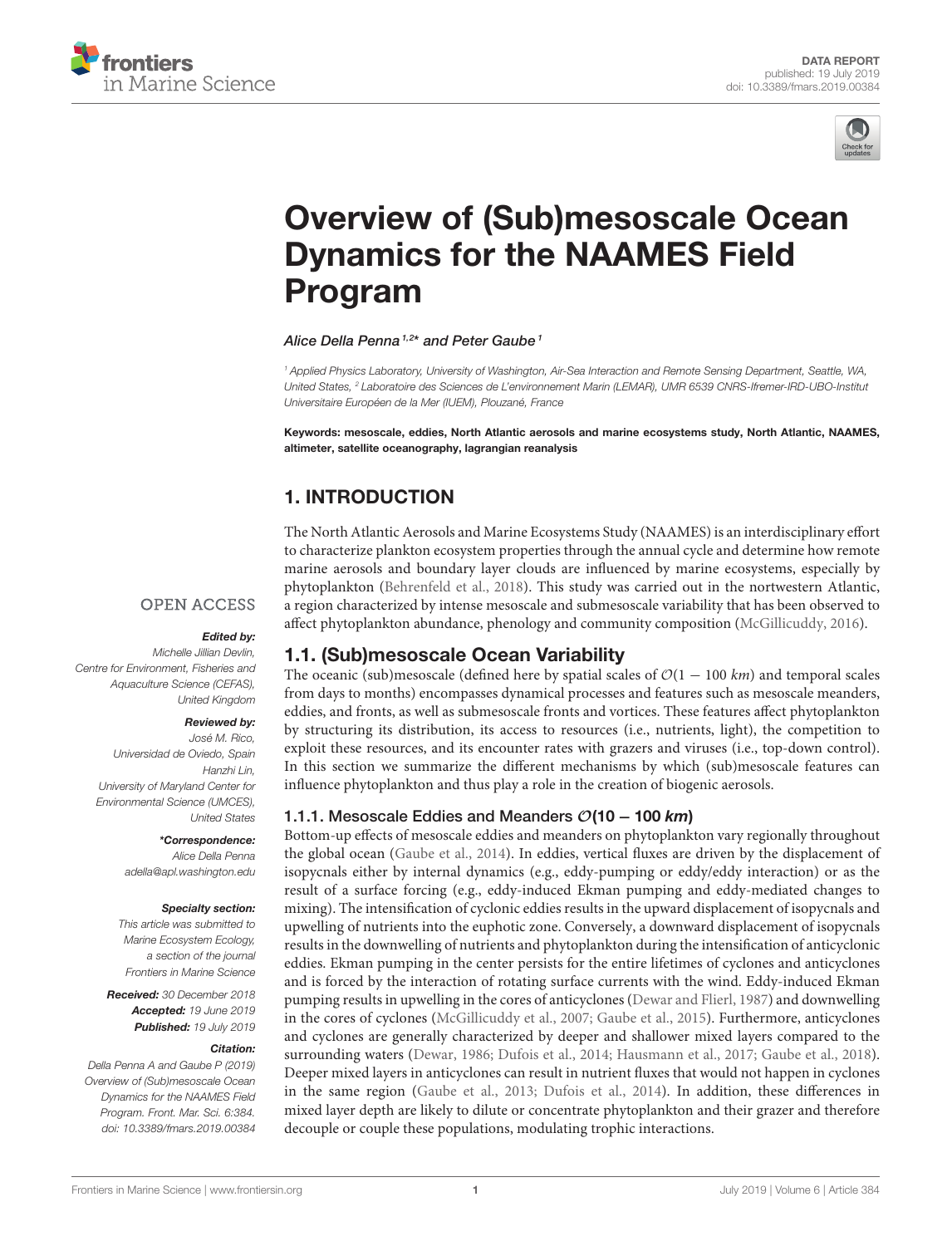The horizontal advection of nutrients and plankton can be summarized in two distinct mechanisms: (1) stirring, which occurs primarily around the peripheries of eddies; and (2) trapping and subsequent transport in the interiors of eddies of both phytoplankton and their grazers [\(Isla et al.,](#page-5-9) [2004;](#page-5-9) [Gaube et al., 2014\)](#page-5-1). In nonlinear eddies, rotational velocities exceed the eddy propagation rate, trapping fluid in their interiors and creating shear zones along the peripheries of eddies [\(McWilliams and Flierl, 1979;](#page-6-2) [Flierl, 1981\)](#page-5-10). As a result, ecosystems trapped in eddies during formation act to "prime" the eddy interior toward either elevated or suppressed phytoplankton concentration and can potentially contain planktonic communities that are distinct from their surroundings [\(Bracco et al., 2000;](#page-5-11) [d'Ovidio et al., 2010\)](#page-5-12).

The interplay of this mosaic of mechanisms by which eddies modulate phytoplankton communities is complex and varies according to the region of the origin of eddies, the areas into which they propagate, and their life stage [\(Gaube et al., 2014;](#page-5-1) [Frenger et al., 2018\)](#page-5-13). In the North Atlantic, the trapping and subsequent transport of phytoplankton by eddies is hypothesized to be the dominant bottom-up mechanism by which eddies influence phytoplankton [\(Gaube et al., 2014\)](#page-5-1). However, there is observational support for the potential impacts of eddy-mediated vertical nutrient fluxes on phytoplankton within eddy interiors [\(Franks et al., 1986;](#page-5-14) [Gaube and McGillicuddy, 2017\)](#page-5-15).

Importantly, eddies do not only affect the quantity and quality of phytoplankton, but they also influence the timing and seasonal progression of bulk phytoplankton properties. In the North Atlantic, the world's largest spring phytoplankton bloom results in peak chlorophyll in the late spring through early summer, but the precise timing of the maximum has been shown to be influenced by the presence of mixed-layer eddies [\(Mahadevan,](#page-6-3) [2016\)](#page-6-3). In oligotrophic regions, eddies have also been shown to influence the timing of peak chlorophyll. For example, in the South Indian Ocean, an eddy-centric analysis constructed from thousands of long-lived eddies showed that the seasonal maximum in chlorophyll occurred nearly a half a month earlier in anticyclones when compared to the surrounding region (Gaube et al., [2014\)](#page-5-1). The influence of eddies on the seasonal timing of the chlorophyll maximum appears to be the result of eddy influences on mixed-layer depth and the mixing of nutrients into the euphotic zone [\(Gaube, 2012;](#page-5-16) [Dufois et al., 2014;](#page-5-5) [Gaube et al.,](#page-5-1) [2014;](#page-5-1) [Mahadevan, 2016\)](#page-6-3).

1.1.2. Submesoscale Eddies and Fronts  $O(1 – 10 km)$ Submesoscale buoyancy gradients, or fronts, arise in the surface ocean due to instability (often resulting from the strain and stirring generated by mesoscale eddies) or surface forcing such as wind stress and fluxes of heat and freshwater into and out of the ocean surface. Submesoscale fronts are associated with strong vertical velocities in the mixed layer resulting in the transports of nutrients and phytoplankton between the surface and the thermocline. This has implications for the structure of phytoplankton communities in terms of modulation of the ambient light or nutrient field [\(Lévy et al., 2012,](#page-5-17) [2018;](#page-6-4) [Mahadevan, 2016\)](#page-6-3). Furthermore, submesoscale fronts are regions of convergence/divergence and dilution induced by (sub)mesoscale currents. This can have important implications for the encounter rate between phytoplankton and their grazers and can result in accumulation of phytoplankton biomass [\(Calil and Richards, 2010;](#page-5-18) [Lehahn et al., 2017\)](#page-5-19). Linking these physical processes to their biological response is necessary to explain the spatial heterogeneity in phytoplankton biomass and community structure, and hence the creation of biogenic aerosols. While altimetry cannot resolve explicitly the submesoscale, a Lagrangian re-analysis of these field can reveal submesoscale features induced by the stirring caused by mesoscale eddies [\(Hernández-Carrasco et al., 2011\)](#page-5-20).

## 1.2. Using Satellite Altimetry to Aid in the Interpretation of Airborne and Ship-Based **Observations**

To estimate the location and properties of mesoscale features we used the sea level anomaly (SLA), mean dynamic topography (MDT - defined as the 20-year average of sea surface height measured by a constellation of satellite altimeters) and geostrophic currents distributed by the Copernicus Marine Environment Monitoring Service (CMEMS, [http://marine.](http://marine.copernicus.eu) [copernicus.eu\)](http://marine.copernicus.eu). The altimetry-derived geostrophic velocities used to compute the Lagrangian diagnostics detailed in section 4 are estimated from the absolute dynamic topography (ADT) which is defined as the sum of SLA and MDT. Mesoscale eddies were identified and characterized from high-pass filtered SLA fields. The high-pass filtered SLA observations are defined as the difference between the daily SLA fields and the smoothed SLA that captures the effects of seasonal heating and cooling following the procedure laid out in [Chelton et al. \(2011b\)](#page-5-21). These high-pass filtered SLA fields are simply referred to as SLA in this manuscript and are structured by mesoscale features such as eddies and meanders. The MDT product was used to define a subregional classification for the different locations explored during the field program (section 2). For the 2015 to 2017 expeditions, we used the Delayed Time products (DT, former UPD) and for the 2018 expedition we used the Near Real Time product (NRT). Both products are distributed on a daily basis on 1/4◦ grids.

Areas within the study region that are expected to be influenced by mesoscale eddies and meanders can be estimated by quantifying the portion of time a given location is inside a mesoscale eddy or current meander (defined collectively as coherent mesoscale structures, or CMS). This measure of eddy coverage varies nearly an order of magnitude over the greater NAAMES regions (**[Figure 1](#page-2-0)**), with nearly 80% coverage in the proximity of the Gulf Stream to less than 10% in the location of the northernmost NAAMES stations. In light of the spatial heterogeneity of eddy coverage, amplitude, and size, along with the variety of mechanism by which eddies impact biological and biogeochemical processes, we provide a brief analysis of the mesoscale eddy field at each NAAMES stations in the **[Supplementary Materials](#page-5-22)** of this article.

The data presented here are publicly available in NetCDF format as part of the SeaWiFS Bio-optical Archive and Storage System (SeaBASS) maintained by the NASA Ocean Biology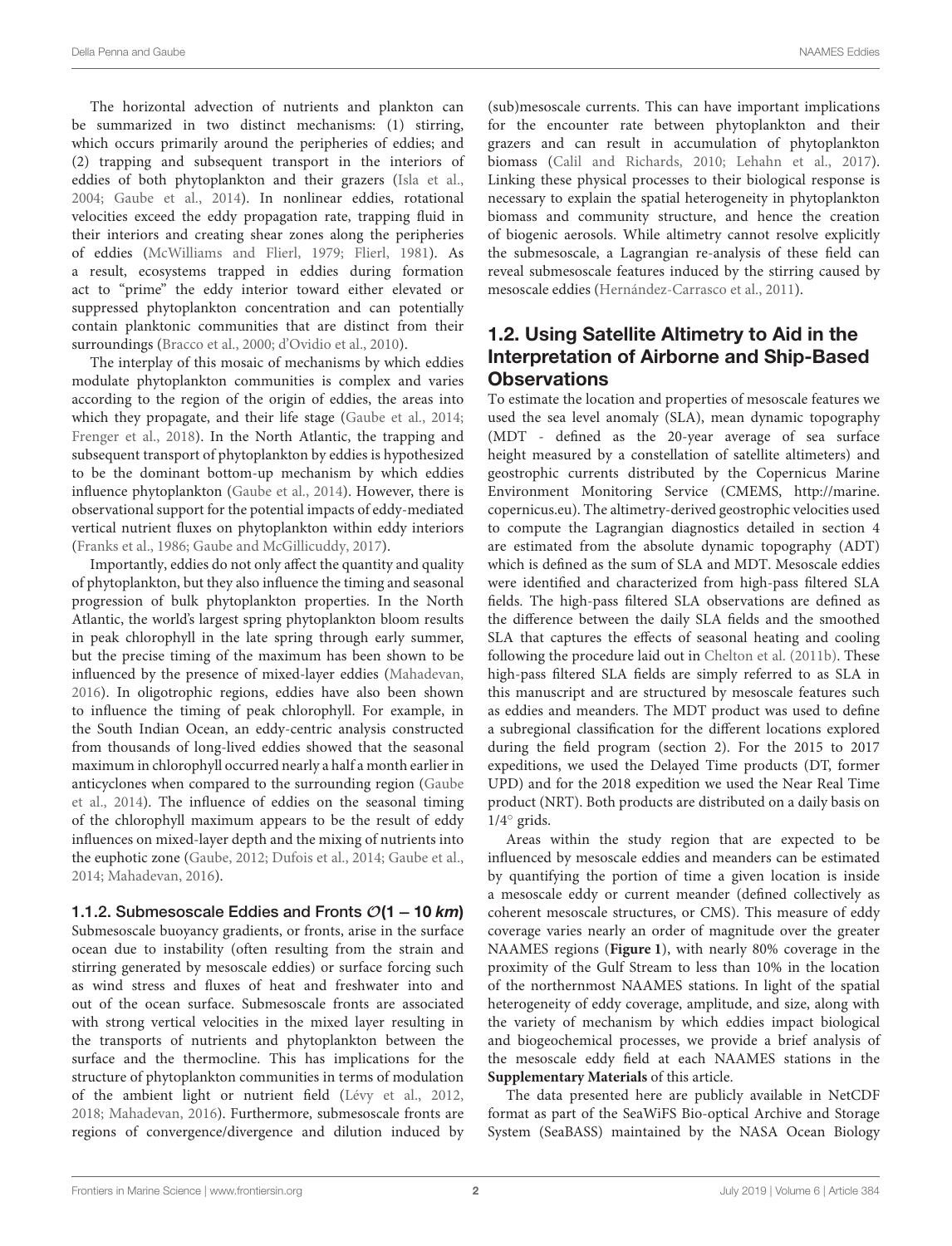

<span id="page-2-0"></span>within the interior of mesoscale eddies or meanders, as defined by the outermost closed contour of SLA defining a coherent mesoscale structure.



<span id="page-2-1"></span>Processing Group and can be accessed at the URL [https://seabass.](https://seabass.gsfc.nasa.gov/archive/UWASH/gaube/NAAMES/documents) [gsfc.nasa.gov/archive/UWASH/gaube/NAAMES/documents.](https://seabass.gsfc.nasa.gov/archive/UWASH/gaube/NAAMES/documents)

# 2. A SUBREGIONAL CLASSIFICATION SCHEME FOR THE NORTH ATLANTIC

The NAAMES expeditions covered a large region of the North Atlantic with significant spatial variability in physical and biological properties [\(Behrenfeld et al., 2018\)](#page-5-0). To first order, much of this variability scales with latitude. A simple geographic binning of the NAAMES observations, however, would not correctly capture the spatial variability in the mesoscale eddy

field (**[Figure 1](#page-2-0)**). We propose a subregional classification scheme that is based on the MDT (**[Figure 2](#page-2-1)**). We have chosen four subregions by visually separating the MDT map into the most obvious different areas: (1) subarctic, defined as regions with  $MDT \le -51$  cm; (2) temperate, defined as the area with MDT in the range  $-51$  cm < MDT <  $-10$  cm; (3) subtropical, defined as the region with MDT in the range  $-10 \text{ cm} < MDT \leq 30 \text{ cm}$ ; (4) and the Sargasso Sea and Gulf Stream (MDT > 30 cm). These regions each represent distinct physical provinces and can be characterized by a general southward gradient in temperature, resulting in a homologous gradient in MDT.

# 3. OVERVIEW OF COHERENT MESOSCALE STRUCTURES IN THE NAAMES REGION

The northwestern Atlantic is a region that encompasses large amplitude CMSs, with its largest features falling in the upper 95th percentile of amplitude globally [\(Chelton et al., 2011a\)](#page-5-23). The largest amplitude CMSs are found in the Gulf Stream region where average amplitude can exceed 40 cm (**[Figure S1](#page-5-22)**). These features are generated as mesoscale meanders of the Gulf Stream becoming unstable and pinching off to become eddies. In the region of focus for NAAMES (see black rectangle in **[Figure S1](#page-5-22)**), there is a general northward gradient in decreasing CMS amplitude, with a region of moderate amplitude CMS ( $\approx$ 20 cm) flowing from the east near the middle of the domain. Eddies in the northern portion of the NAAMES region (including the Temperate and Subpolar regions, **[Figure 2](#page-2-1)**) likely form in the open ocean as a result of baroclinic instabilities.

The distribution of CMS amplitudes in the NAAMES region is not symmetric with respect to polarity; a larger proportion of large amplitude CMSs are cyclones, when compared to anticyclones (**[Figure S2a](#page-5-22)**). Conversely, a greater number of large radius eddies are anticyclones (**[Figure S2b](#page-5-22)**). This combines to result in higher intensity CMS, defined here as the ratio of amplitude to radius, that are preferentially cyclonic (**[Figure S2c](#page-5-22)**).

# 4. LAGRANGIAN RE-ANALYSES OF ALTIMETRY

Lagrangian diagnostics are generally defined as quantities calculated in the frame of reference of a water parcel that is followed through time [\(Kundu et al., 2008;](#page-5-24) [van Sebille et al.,](#page-6-5) [2018\)](#page-6-5). In the context of NAAMES, Lagrangian diagnostics can be helpful to identify frontal regions, eddies cores and peripheries and to estimate where the sampled water parcels are coming from. For this specific study we used the LAMTA Lagrangian scheme (available on [bitbucket.org/f\\_nencio/spasso/overview\)](#page-0-0) to advect water parcels using altimetry-derived current velocities [\(d'Ovidio et al., 2015\)](#page-5-25). Since estimating horizontal velocities from altimetry requires making the assumption of geostrophic equilibrium, the velocity field and the derived Lagrangian diagnostics are expected to describe the ocean geostrophic layer and neglect the top surface layer where wind driven circulation is dominant (Ekman layer).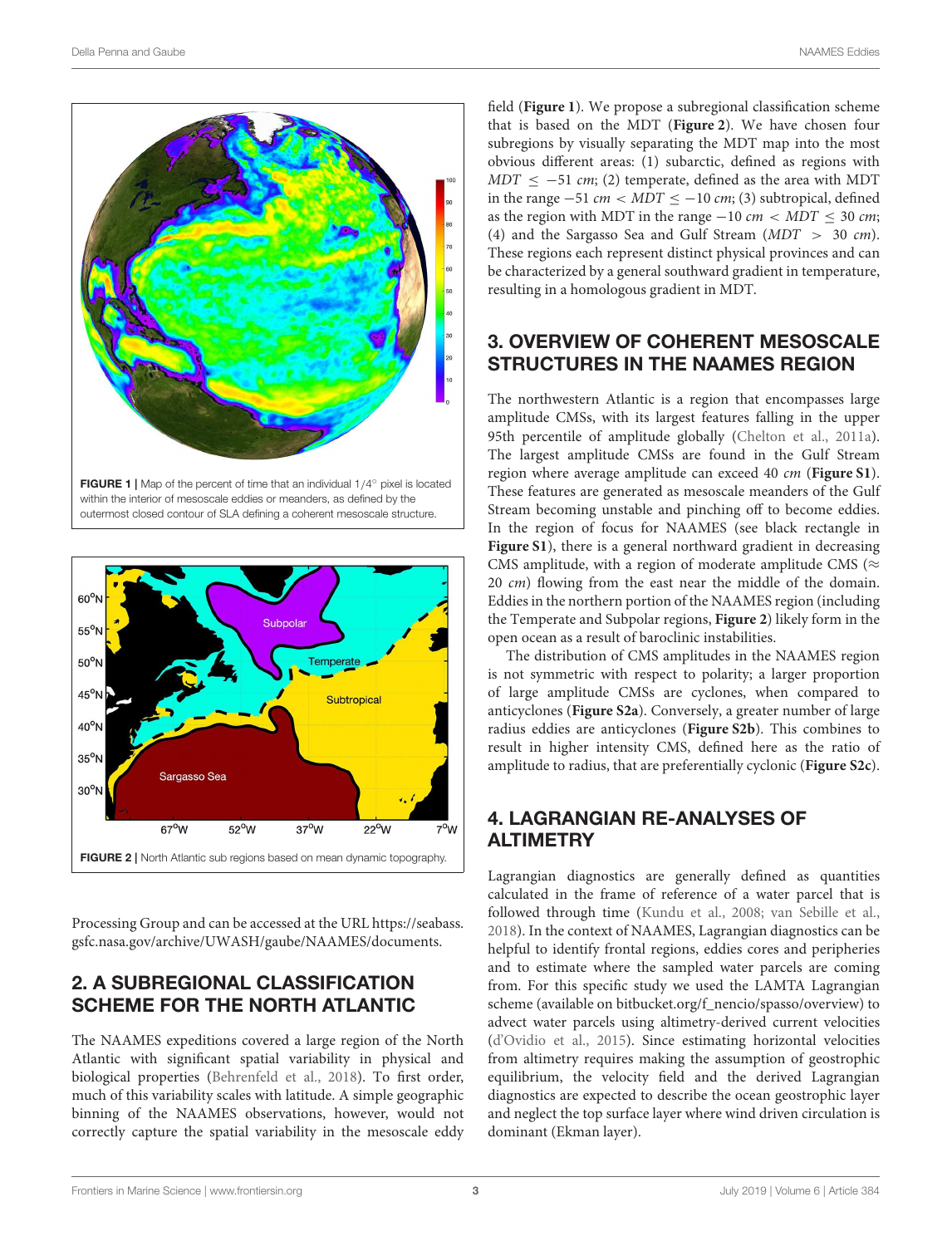#### 4.1. Caveats

- 1. The Lagrangian diagnostics are computed on a highresolution grid (1 km grid spacing), yet the calculation of the velocities assumes a geostrophic balance and therefore do not include any "unbalanced" motions (such as wind-driven currents). Therefore this method only identifies submesoscale features that are generated by the currents at the mesoscale and larger [\(Keating et al., 2012\)](#page-5-26).
- 2. All the Lagrangian diagnostics presented in this study are calculated from horizontal velocities. This means that if a tracer has been transported to the surface by any kind of vertical movement, the diagnostics may not correctly identify its origin.
- 3. Even at a higher resolution, the geostrophic velocity field still defines a chaotic system. As a consequence it is impossible to calculate the "true" trajectories of specified parcels. Errors in the definition of the initial location of a water parcel and in the velocity field increase with increasing time of advection. Therefore the calculated trajectories can only be uniformly close to a true trajectory [\(Özgökmen et al., 2000;](#page-6-6) [Prants et al., 2018\)](#page-6-7).

## 4.2. Finite Size Lyapunov Exponents—an Index of Frontal Activity [Units =  $d^{-1}$ ]

Finite Size Lyapunov Exponents (FSLE) are defined as the rate of confluence of water parcels initially far apart [\(Aurell et al., 1997;](#page-5-27) [d'Ovidio et al., 2004\)](#page-5-28). High values of FSLE refer to regions where water parcels that were initially far have converged rapidly. FSLE are defined as:

$$
FSLE(lon, lat, t, \delta_0, \delta) = \frac{1}{\tau} log(\frac{\delta}{\delta_0})
$$
\n(1)

 $(lon, lat, t)$  refer to the location in time and space of the region where the FSLE is computed,  $\tau$  is the time taken for water parcels at an initial distance of  $\delta$  (in this study = 0.3 °) to reach a final separation of  $\delta_0$  (in this study = 0.01 °). In this analysis  $\tau$  can reach a maximum value of 60 days. Evaluation of the robustness of FSLE can be found in [Cotté et al. \(2011\)](#page-5-29) and [Hernández-Carrasco et al. \(2011\)](#page-5-20).

## 4.3. Eddy Retention Parameter—How Long Has a Water Parcel Been in an Eddy [Units = d]

The eddy retention parameter (RP) quantifies for how long a water parcel has been recirculating within the core of an eddy [\(d'Ovidio et al., 2013\)](#page-5-30) defined as a region of negative values of the Okubo-Weiss parameter (OW) [\(Okubo, 1970;](#page-6-8) [Weiss, 1991\)](#page-6-9) [units =  $d^{-2}$ ]. The OW is calculated as:

$$
OW(t, \text{lon}, \text{lat}) = s^2(t, \text{lon}, \text{lat}) - \omega^2(t, \text{lon}, \text{lat});
$$
 (2)

$$
s^{2} = \left(\frac{\partial v_{x}}{\partial x} - \frac{\partial v_{y}}{\partial y}\right)^{2} + \left(\frac{\partial v_{y}}{\partial x} + \frac{\partial v_{x}}{\partial y}\right)^{2};
$$
 (3)

$$
\omega^2 = \left(\frac{\partial v_y}{\partial x} - \frac{\partial v_x}{\partial y}\right) \tag{4}
$$

where x and y refer to longitude and latitude and  $v_x$  and  $v_y$  are the zonal and meridional components of the velocity field. The OW

parameter represents the difference between the vorticity of the velocity field and the strain. It is expected to be negative in regions where the rotational component of the velocity field dominates over the strain (e.g., within eddy cores) and positive in regions where strain dominates over vorticity (e.g., at the peripheries of eddies).

Given a water parcel and its back-trajectory, the RP parameter accounts for how many days prior to the sampling date a given water parcel has been located in a region with negative OW (i.e., within an eddy core). In this study the maximum time used for the backward advection of water parcels is 30 days, thus the most retentive features have  $RP = 30$  days.

# 4.4. Origin of Water Parcels—Where Do Tracers Come From? [units = °]

These diagnostics are a measure of the latitude and longitude of water parcels 15 days before the sampling date. This advection time was chosen as a compromise between timescales of interest for phytoplankton ecology, computational costs, and the limitations due to the accumulation of error mentioned section 4.1.

## 4.5. Water Origin Mask Fields [Units = d]

In order to visualize the origin of the water parcels sampled by the R/V Atlantis, we developed a masks product that indicates the locations of the water parcels within a given radius from the ship position as a function of time prior of being sampled. Such locations are labeled by the number of days prior to when the ship interacted with that specific water parcel (up to 15 days). All remaining locations are flagged. The mask were calculated every 6 hours for the NAAMES region with a spatial resolution of 0.05◦ .

The masks were computed as follows:

- 1. The location of R/V Atlantis at a given time and date was used to define the center of two disks having 20 and 40 km radii (see **[Figure S3a](#page-5-22)**).
- 2. All the water parcels included within the disks were advected backward in time for 15 days using the altimetry-derived velocities described in section 4 (see **[Figure S3b](#page-5-22)** which shows the trajectories of individual water parcels at a given time using the 40 km disk).
- 3. Using the trajectories from (2) we created a mask file that indicates how many days prior each 0.05◦ grid point interacted with the water parcel defined by the disks described in (1). This results in individual masks for both the 20 km (**[Figure S4a](#page-5-22)**) and 40 km (**[Figure S4b](#page-5-22)**) disks.

# 5. SUMMARY OF EDDY FEATURES SAMPLED DURING THE NAAMES PROGRAM

**[Table 1](#page-4-0)** and **[Figure S5](#page-5-22)** summarize the stations sampled during the four NAAMES expeditions and their properties in respect to the mesoscale eddy field. Out of the total of 33 stations sampled in the course of the four expeditions, one was located within a mode-water eddy, seven within anticyclonic features and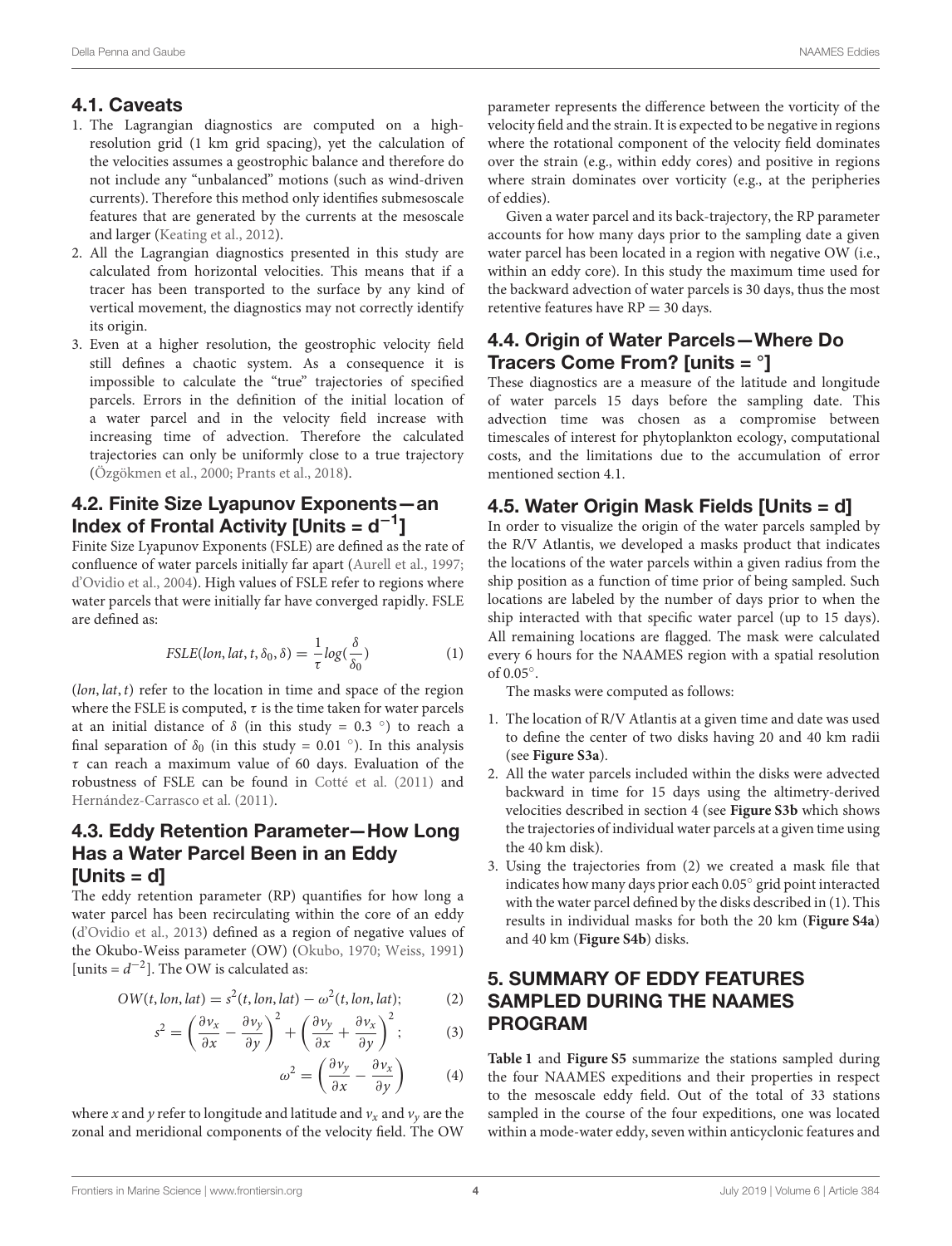<span id="page-4-0"></span>TABLE 1 | Summary of eddy properties for the station sampled during the NAAMES program.

| Cruise         | <b>Station</b>    | Sampling date* | Longitude | Latitude | Subregion                           | Polarity    | Core/periphery | Retention | Retentive<br>surface (km2)** |
|----------------|-------------------|----------------|-----------|----------|-------------------------------------|-------------|----------------|-----------|------------------------------|
| N1             | S1                | 12-Nov-15      | $-43.624$ | 51.046   | Temperate                           | anticyclone | periphery      | weak      | 5640                         |
|                | S <sub>2</sub>    | 13-Nov-15      | $-40.170$ | 54.075   | Subpolar                            | N/A         | N/A            | N/A       | N/A                          |
|                | S <sub>3</sub>    | 16-Nov-15      | $-40.076$ | 51.134   | Temperate                           | cyclone     | periphery      | strong    | 4421                         |
|                | S <sub>4</sub>    | 18-Nov-15      | $-37.872$ | 46.205   | Subtropical                         | anticyclone | periphery      | weak      | 10761                        |
|                | S <sub>5</sub>    | 20-Nov-15      | $-37.510$ | 43.825   | Subtropical                         | N/A         | N/A            | N/A       | N/A                          |
|                | S <sub>5</sub> b  | 20-Nov-15      | $-38.417$ | 43.642   | Subtropical                         | N/A         | N/A            | N/A       | N/A                          |
|                | S <sub>6</sub>    | 21-Nov-15      | $-40.243$ | 43.221   | Subtropical                         | anticyclone | periphery      | strong    | 4070                         |
|                | S7                | 24-Nov-15      | $-40.472$ | 40.610   | Subtropical                         | cyclone     | core           | strong    | 5174                         |
| N <sub>2</sub> | S <sub>0</sub>    | 17-May-16      | $-46.153$ | 54.445   | Subpolar                            | N/A         | N/A            | N/A       | N/A                          |
|                | S <sub>1</sub>    | 18-May-16      | $-46.011$ | 56.324   | Subpolar                            | cyclone     | core           | weak      | 4250                         |
|                | S <sub>2</sub>    | 19-May-16      | $-42.227$ | 53.528   | Subpolar                            | anticyclone | periphery      | weak      | 6041                         |
|                | S <sub>3</sub>    | 21-May-16      | $-43.903$ | 50.091   | Temperate                           | anticyclone | periphery      | strong    | 4262                         |
|                | S <sub>4</sub>    | 23-May-16      | $-38.716$ | 47.459   | Subtropical                         | anticyclone | core           | moderate  | 5520                         |
|                | S <sub>5</sub>    | 28-May-16      | $-43.298$ | 44.471   | Subtropical                         | cyclone     | periphery      | weak      | 5061                         |
| N <sub>3</sub> | S <sub>1</sub> a  | 4-Sep-17       | $-44.733$ | 42.245   | Gulf Stream and Sargasso Sea        | N/A         | N/A            | N/A       | N/A                          |
|                | S <sub>1</sub>    | $4-Sep-17$     | $-42.907$ | 42.387   | <b>Gulf Stream and Sargasso Sea</b> | anticyclone | core           | strong    | 9788                         |
|                | S1.5              | 5-Sep-17       | $-42.929$ | 43.712   | Subtropical                         | N/A         | N/A            | N/A       | N/A                          |
|                | S <sub>2</sub>    | 5-Sep-17       | $-43.339$ | 44.364   | Subtropical                         | cyclone     | core           | strong    | 26000                        |
|                | S <sub>3</sub>    | 8-Sep-17       | $-40.111$ | 47.028   | Subtropical                         | mode-water  | core           | strong    | 8500                         |
|                | S3.5              | 9-Sep-17       | $-39.240$ | 48.044   | Subtropical                         | N/A         | N/A            | N/A       | N/A                          |
|                | S <sub>4</sub>    | 9-Sep-17       | $-39.129$ | 48.638   | Subtropical                         | cyclone     | periphery      | strong    | 12200                        |
|                | S4.5              | 11-Sep-17      | $-39.264$ | 50.153   | Temperate                           | N/A         | N/A            | N/A       | N/A                          |
|                | S <sub>5</sub>    | 12-Sep-17      | $-39.574$ | 51.718   | Temperate                           | N/A         | N/A            | N/A       | N/A                          |
|                | S5.5              | 13-Sep-17      | $-39.601$ | 52.653   | Subpolar                            | N/A         | N/A            | N/A       | N/A                          |
|                | S <sub>6</sub>    | 13-Sep-17      | $-39.542$ | 53.376   | Subpolar                            | N/A         | N/A            | N/A       | N/A                          |
| N4             | S <sub>1</sub>    | 26-Mar-18      | $-43.455$ | 39.405   | Gulf Stream and Sargasso Sea        | N/A         | N/A            | N/A       | N/A                          |
|                | S <sub>2</sub>    | 28-Mar-18      | $-41.211$ | 39.279   | Gulf Stream and Sargasso Sea        | N/A         | N/A            | N/A       | N/A                          |
|                | S <sub>2.5</sub>  | 29-Mar-18      | $-42.187$ | 42.115   | Gulf Stream and Sargasso Sea        | N/A         | N/A            | N/A       | N/A                          |
|                | S3                | 30-Mar-18      | $-42.167$ | 43.493   | Subtropical                         | N/A         | N/A            | N/A       | N/A                          |
|                | S4                | 31-Mar-18      | $-38.293$ | 44.472   | Subtropical                         | N/A         | N/A            | N/A       | N/A                          |
|                | SE4               | $2-Apr-18$     | $-40.343$ | 43.015   | Subtropical                         | cyclone     | periphery      | weak      | 5230                         |
|                | S <sub>2</sub> RD | 3-Apr-18       | $-39.898$ | 40.009   | Subtropical                         | N/A         | N/A            | N/A       | N/A                          |
|                | S <sub>2</sub> RF | 4-Apr-18       | $-40.086$ | 39.195   | Subtropical                         | N/A         | N/A            | N/A       | N/A                          |

Red lines refer to anticyclonic eddies, blue lines to cyclonic eddies and the yellow line refers to the mode-water eddy sampled during NAAMES3. Solid red and blue refer to eddy cores and light red and blue refer to eddy peripheries. (\*) The dates refer to the arrival on station. (\*\*) Retentive surfaces correspond to the largest closed surface around an eddy presenting a retention higher than 4 days.

seven within cyclones. The seasonal and regional distribution of the sampled eddies is not uniform: the choice of the NAAMES stations across four expeditions was a compromise between covering a large latitudinal gradient, sampling eddies having different properties, tracking bio-argo floats to create a multi-year time series of physical bio-optical parameters and mitigating the operational challenges of working in the North Atlantic. During NAAMES1, corresponding to the winter transition phase of the seasonal phytoplankton cycle (Behrenfeld et al., [2018\)](#page-5-0), the peripheries of three anticyclonic eddies and one cyclonic eddy as well as the core of a cyclonic eddy were sampled. In the following spring, during the *climax transition* phase, two anticyclones' peripheries, one anticyclone's core, one cyclone's periphery and one cyclone's core were sampled. During NAAMES3, corresponding to the declining phase, we sampled an anticyclone's core, a cyclone's core, a mode-water eddy's core and a cyclone's periphery. During NAAMES4, corresponding to the accumulation phase only the periphery of a cyclonic eddy was sampled. Across different seasons, we sampled a cyclone and an anticyclone in the subpolar subregion, a cyclone and two anticyclones in the temperate subregion, and an anticyclone in the Gulf Stream and Sargasso Sea subregion. The most extensively sampled subregion was the subtropical one, with stations within five cyclones, three anticyclones and a mode-water eddy were sampled as well as six out of eddy stations. The eddy properties of each station mentioned in **[Table 1](#page-4-0)** are detailed in the Supplementary Material (**[Figures S6](#page-5-22)**, **[S7](#page-5-22)** and following).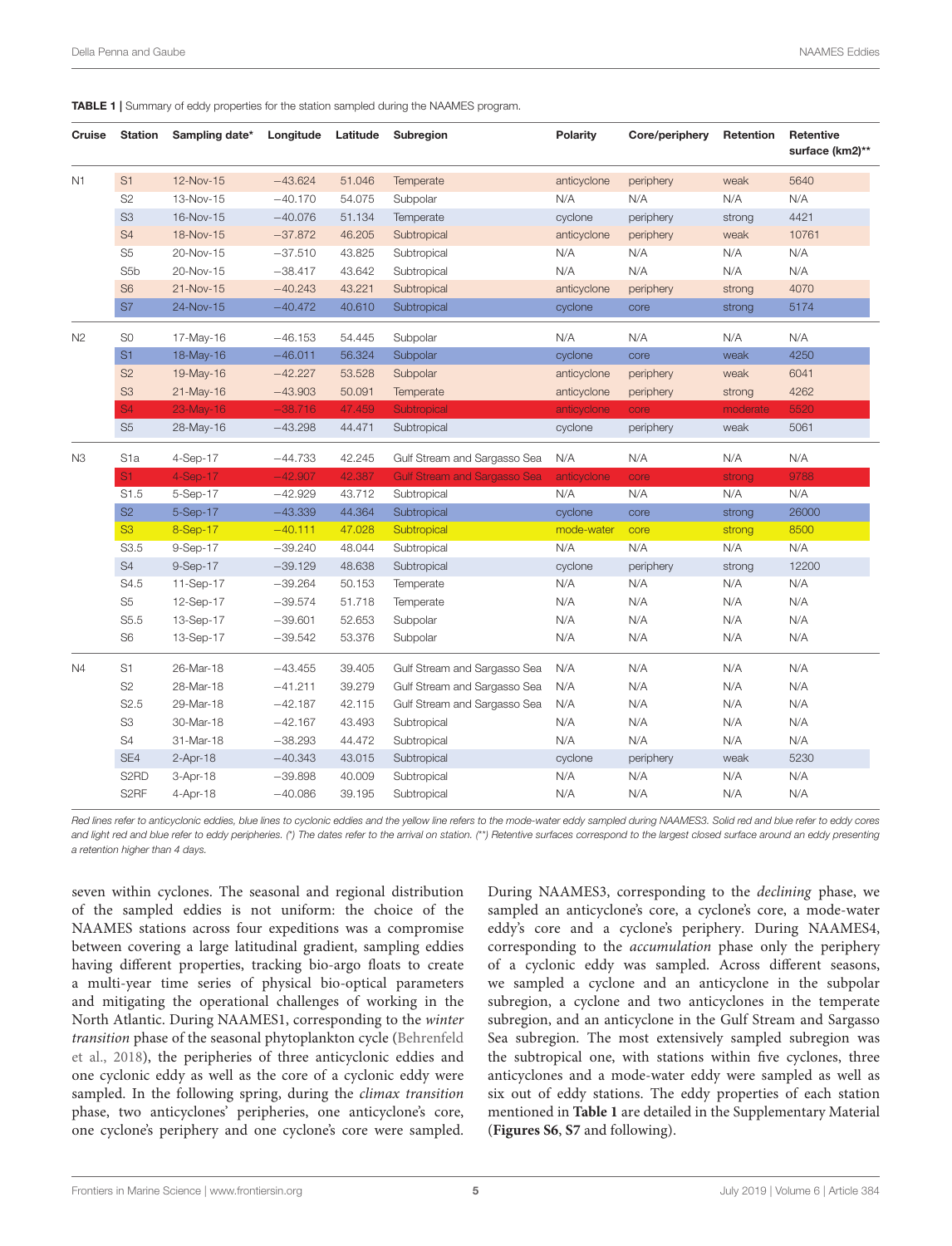#### AUTHOR CONTRIBUTIONS

AD and PG contributed equally to the compilation of the data, their analysis and interpretation and the writing of the manuscript.

#### FUNDING

This study has been conducted using E.U. Copernicus Marine Service Information (CMEMS). AD is grateful for the support of the Applied Physics Laboratory Science and Engineering Enrichment Development (SEED) fellowship. This project has received funding from the European Union's Horizon 2020 research and innovation program under the Marie Sklodowska-Curie grant agreement No 749591. PG is grateful for the support

#### **REFERENCES**

- <span id="page-5-27"></span>Aurell, E., Boffetta, G., Crisanti, A., Paladin, G., and Vulpiani, A. (1997). Predictability in the large: an extension of the concept of lyapunov exponent. J. Phys. A Math. Gen. [30:1. doi: 10.1088/0305-4470/3](https://doi.org/10.1088/0305-4470/30/1/003) 0/1/003
- <span id="page-5-0"></span>Behrenfeld, M. J., Moore R. H., Hostetler, C. A., Graff, J., Gaube, P., Russell, L. M., et al. (2018). The north atlantic aerosol and marine ecosystem study (naames): Science motive and mission overview. Front. Mar. Sci. 6:122. doi: [10.3389/fmars.2019.00122](https://doi.org/10.3389/fmars.2019.00122)
- <span id="page-5-11"></span>Bracco, A., Provenzale, A., and Scheuring, I. (2000). Mesoscale vortices and the paradox of the plankton. Proc. R. Soc. Lond. B Biol. Sci. 267, 1795–1800. doi: [10.1098/rspb.2000.1212](https://doi.org/10.1098/rspb.2000.1212)
- <span id="page-5-18"></span>Calil, P., and Richards, K. (2010). Transient upwelling hot spots in the oligotrophic north pacific. J. Geophys. Res. Oceans 115:C02003. doi: [10.1029/2009JC005360](https://doi.org/10.1029/2009JC005360)
- <span id="page-5-23"></span>Chelton, D., Gaube, P., Schlax, M., Early, J., and Samelson, R. (2011a). The influence of nonlinear mesoscale eddies on near-surface oceanic chlorophyll. Science 334, 328–332. doi: [10.1126/science.1208897](https://doi.org/10.1126/science.1208897)
- <span id="page-5-21"></span>Chelton, D., Schlax, M., and Samelson, R. (2011b). Global observations of nonlinear mesoscale eddies. Progress Oceanogr. 91, 167–216. doi: [10.1016/j.pocean.2011.01.002](https://doi.org/10.1016/j.pocean.2011.01.002)
- <span id="page-5-29"></span>Cotté, C., d'Ovidio, F., Chaigneau, A., Lévy, M., Taupier-Letage, I., Mate, B., et al. (2011). Scale-dependent interactions of mediterranean whales with marine dynamics. Limnol. Oceanogr. 56, 219–232. doi: [10.4319/lo.2011.56.1.0219](https://doi.org/10.4319/lo.2011.56.1.0219)
- <span id="page-5-2"></span>Dewar, W., and Flierl, G. (1987). Some effects of the wind on rings. J. Phys. Oceanogr. 17, 1653–1667.
- <span id="page-5-4"></span>Dewar, W. K. (1986). Mixed layers in gulf stream rings. Dynam. Atmospheres Oceans 10, 1–29.
- <span id="page-5-30"></span>d'Ovidio, F., De Monte, S., Della Penna, A., Cotte', C., and Guinet, C. (2013). Ecological implications of eddy retention in the open ocean: a lagrangian approach. J. Phys. A. 46: 25. doi: [10.1088/1751-8113/46/25/254023](https://doi.org/10.1088/1751-8113/46/25/254023)
- <span id="page-5-25"></span>d'Ovidio, F., Della Penna, A., Trull, T. W., Nencioli, F., Pujol, I., Rio, M. H., et al. (2015). The biogeochemical structuring role of horizontal stirring: Lagrangian perspectives on iron delivery downstream of the kerguelen plateau. Biogeosciences 12, 779–814. doi: [10.5194/bgd-12-779-2015](https://doi.org/10.5194/bgd-12-779-2015)
- <span id="page-5-28"></span>d'Ovidio, F., Fernández, V., Hernández-García, E., and López, C. (2004). Mixing structures in the mediterranean sea from finite-size lyapunov exponents. Geophys. Res. Lett. 31. doi: [10.1029/2004GL020328](https://doi.org/10.1029/2004GL020328)
- <span id="page-5-12"></span>d'Ovidio, F., Monte, S. D., Alvain, S., Dandonneau, Y., and Lévy, M. (2010). Fluid dynamical niches of phytoplankton types. Proc. Natl. Acad. Sci. U.S.A. 107, 18366–18370. doi: [10.1073/pnas.1004620107](https://doi.org/10.1073/pnas.1004620107)
- <span id="page-5-5"></span>Dufois, F., Hardman-Mountford, N. J., Greenwood, J., Richardson, A. J., Feng, M., Herbette, S., et al. (2014). Impact of eddies on surface chlorophyll in the south indian ocean. J. Geophys. Res. Oceans 119, 8061–8077. doi: [10.1002/2014JC010164](https://doi.org/10.1002/2014JC010164)
- <span id="page-5-10"></span>Flierl, G. R. (1981). Particle motions in large-amplitude wave fields. Geophys. Astrophys. Fluid Dynam. 18, 39–74.

of the NASA Physical Oceanography Program (NASA grant NNX16AH59G) and the NSF award OCE-1558809.

#### ACKNOWLEDGMENTS

We thank the captains and crew onboard of the R/V Atlantis for their assistance and enabling safe operation during the four expeditions. Emmanuel Boss provided valuable feedback on an early draft of this manuscript.

#### SUPPLEMENTARY MATERIAL

<span id="page-5-22"></span>The Supplementary Material for this article can be found [online at: https://www.frontiersin.org/articles/10.3389/fmars.](https://www.frontiersin.org/articles/10.3389/fmars.2019.00384/full#supplementary-material) 2019.00384/full#supplementary-material

- <span id="page-5-14"></span>Franks, P., Wroblewski, J., and Flierl, G. (1986). Prediction of phytoplankton growth in response to the frictional decay of a warm-core ring. J. Geophys. Res. 91, 7603–7610.
- <span id="page-5-13"></span>Frenger, I., Münnich, M., and Gruber, N. (2018). Imprint of southern ocean mesoscale eddies on chlorophyll. Biogeosciences 15, 4781–4798. doi: [10.5194/bg-15-4781-2018](https://doi.org/10.5194/bg-15-4781-2018)
- <span id="page-5-16"></span>Gaube, P. (2012). Satellite Observations of the Influence of Mesoscale Ocean Eddies on Near-Surface Temperature, Phytoplankton and Surface Stress. Ph.D. thesis, Corvallis, OR: Oregon State Univerisy, 104 CEOAS Admin Bldg.
- <span id="page-5-3"></span>Gaube, P., Chelton, D., Samelson, R., O'Neill, L., Schlax, M., and Hoecker-Martinex, M. (2015). Satellite observations of mesoscale eddy-induced Ekman pumping. J. Phys. Oceanogr. 45, 104–132. doi: [10.1175/JPO-D-14-0032.1](https://doi.org/10.1175/JPO-D-14-0032.1)
- <span id="page-5-8"></span>Gaube, P., Chelton, D. B., Strutton, P. G., and Behrenfeld, M. J. (2013). Satellite observations of chlorophyll, phytoplankton biomass, and ekman pumping in nonlinear mesoscale eddies. J. Geophys. Res. Oceans 118, 6349–6370. doi: [10.1002/2013JC009027](https://doi.org/10.1002/2013JC009027)
- <span id="page-5-7"></span>Gaube, P., McGillicuddy D. J. Jr., and Moulin, A. (2018). Mesoscale eddies modulate mixed layer depth globally. Geophys. Res. Lett. 46, 1505–1512. doi: [10.1029/2018GL080006](https://doi.org/10.1029/2018GL080006)
- <span id="page-5-1"></span>Gaube, P., McGillicuddy D. Jr., Chelton, D., Behrenfeld, M., and Strutton, P. (2014). Regional variations in the influence of mesoscale eddies on near-surface chlorophyll. J. Geophys. Res. Oceans 119, 8195–8220. doi: [10.1002/2014JC010111](https://doi.org/10.1002/2014JC010111)
- <span id="page-5-15"></span>Gaube, P., and McGillicuddy, D. J. (2017). The influence of gulf stream eddies and meanders on near-surface chlorophyll. Deep Sea Res. Part I Oceanogr. Res. Papers 122, 1–16. doi: [10.1016/j.dsr.2017.02.006](https://doi.org/10.1016/j.dsr.2017.02.006)
- <span id="page-5-6"></span>Hausmann, U., McGillicuddy, D. J., and Marshall, J. (2017). Observed mesoscale eddy signatures in southern ocean surface mixed-layer depth. J. Geophys. Res. Oceans 122, 617–635. doi: [10.1002/2016JC012225](https://doi.org/10.1002/2016JC012225)
- <span id="page-5-20"></span>Hernández-Carrasco, I., López, C., Hernández-García, E., and Turiel, A. (2011). How reliable are finite-size lyapunov exponents for the assessment of ocean dynamics? Ocean Model. 36, 208–218. doi: [10.1016/j.ocemod.2010.12.006](https://doi.org/10.1016/j.ocemod.2010.12.006)
- <span id="page-5-9"></span>Isla, J., Ceballos, S., Huskin, I., Anadón, R., and Álvarez-Marqués, F. (2004). Mesozooplankton distribution, metabolism and grazing in an anticyclonic slope water oceanic eddy (swoddy) in the bay of biscay. Mar. Biol. 145, 1201–1212. doi: [10.1007/s00227-004-1408-5](https://doi.org/10.1007/s00227-004-1408-5)
- <span id="page-5-26"></span>Keating, S. R., Majda, A. J., and Smith, K. S. (2012). New methods for estimating ocean eddy heat transport using satellite altimetry. Month. Weather Rev. 140, 1703–1722. doi: [10.1175/MWR-D-11-00145.1](https://doi.org/10.1175/MWR-D-11-00145.1)
- <span id="page-5-24"></span>Kundu, P. K., Cohen, I. M., and Dowling, D. W. (2008). Fluid Mechanics, 4th Edn. Waltham, MA: Academic Press, 1–277.
- <span id="page-5-19"></span>Lehahn, Y., Koren, I., Sharoni, S., d'Ovidio, F., Vardi, A., and Boss, E. (2017). Dispersion/dilution enhances phytoplankton blooms in low-nutrient waters. Nat. Commun. 8:14868. doi: [10.1038/ncomms14868](https://doi.org/10.1038/ncomms14868)
- <span id="page-5-17"></span>Lévy, M., Ferrari, R., Franks, P., Martin, A., and Rivière, P. (2012). Bringing physics to life at the submesoscale. Geophys. Res. Lett. 39:L14602. doi: [10.1029/2012GL052756](https://doi.org/10.1029/2012GL052756)